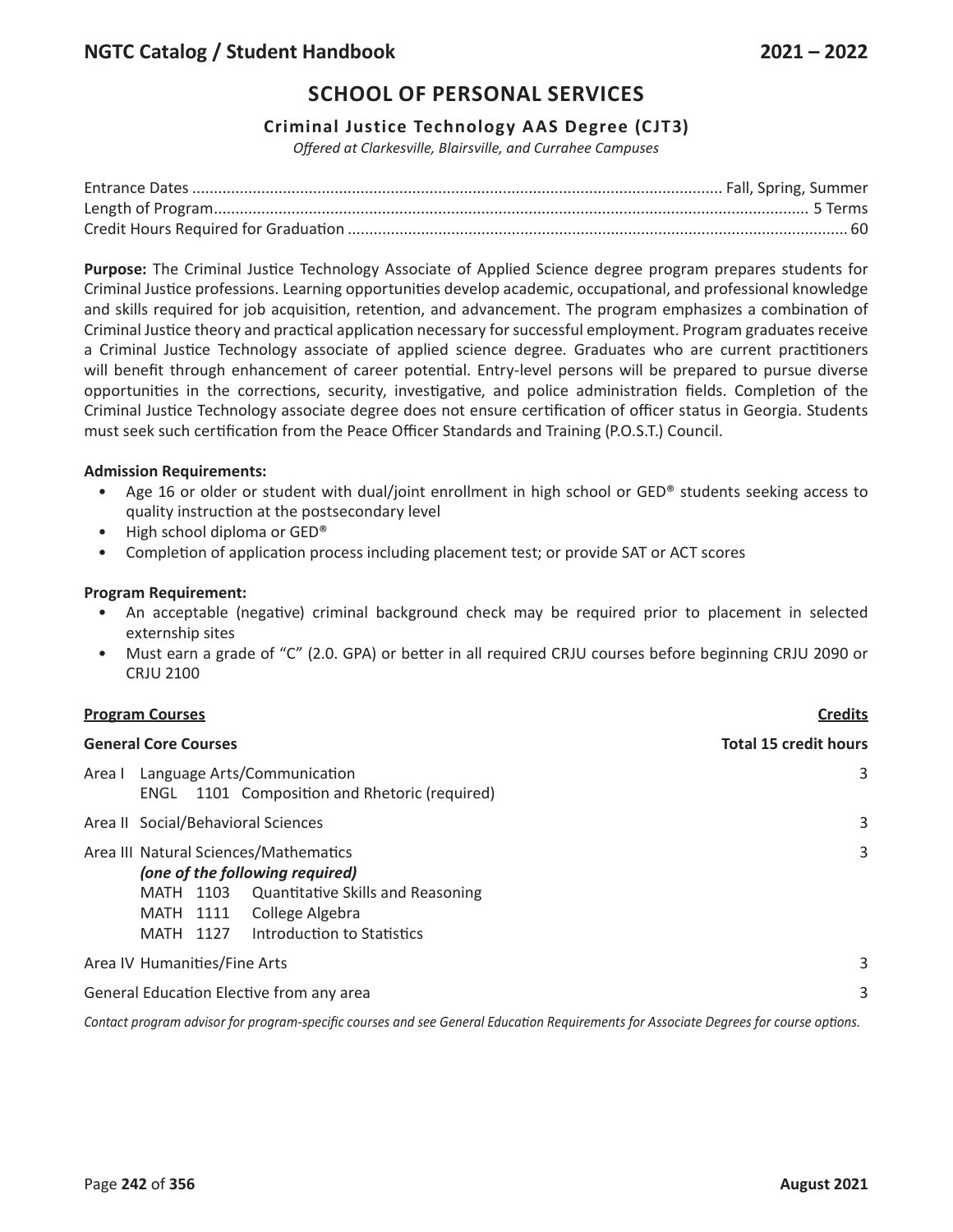## **Occupational Courses Total 45 credit hours**

| <b>COLL</b> | 1010                                | College and Career Success Skills                     | 3   |  |  |
|-------------|-------------------------------------|-------------------------------------------------------|-----|--|--|
| <b>CRJU</b> | 1010                                | Introduction to Criminal Justice                      | 3   |  |  |
| <b>CRJU</b> | 1030                                | Corrections                                           | 3   |  |  |
| <b>CRJU</b> | 1040                                | Principles of Law Enforcement                         | 3   |  |  |
| <b>CRJU</b> | 1068                                | Criminal Law for Criminal Justice                     | 3   |  |  |
| <b>CRJU</b> | 1400                                | Ethics and Cultural Perspectives for Criminal Justice | 3   |  |  |
| <b>CRJU</b> | 2020                                | Constitutional Law for Criminal Justice               | 3   |  |  |
| <b>CRJU</b> | 2050                                | <b>Criminal Procedure</b>                             | 3   |  |  |
| <b>CRJU</b> | 2070                                | Juvenile Justice                                      | 3   |  |  |
| <b>CRJU</b> | 2090                                | Criminal Justice Practicum                            | 3   |  |  |
| <b>OR</b>   |                                     |                                                       |     |  |  |
| <b>CRJU</b> |                                     | 2100* Criminal Justice Internship/Externship          | (3) |  |  |
|             | 15<br><b>Occupational Electives</b> |                                                       |     |  |  |
|             |                                     |                                                       |     |  |  |

*\*Students who wish to take this course (CRJU 2100) must notify the Internship/Externship coordinator two weeks prior to the end of their current semester.*

Estimated cost of books and supplies for full program is approximately \$1,930.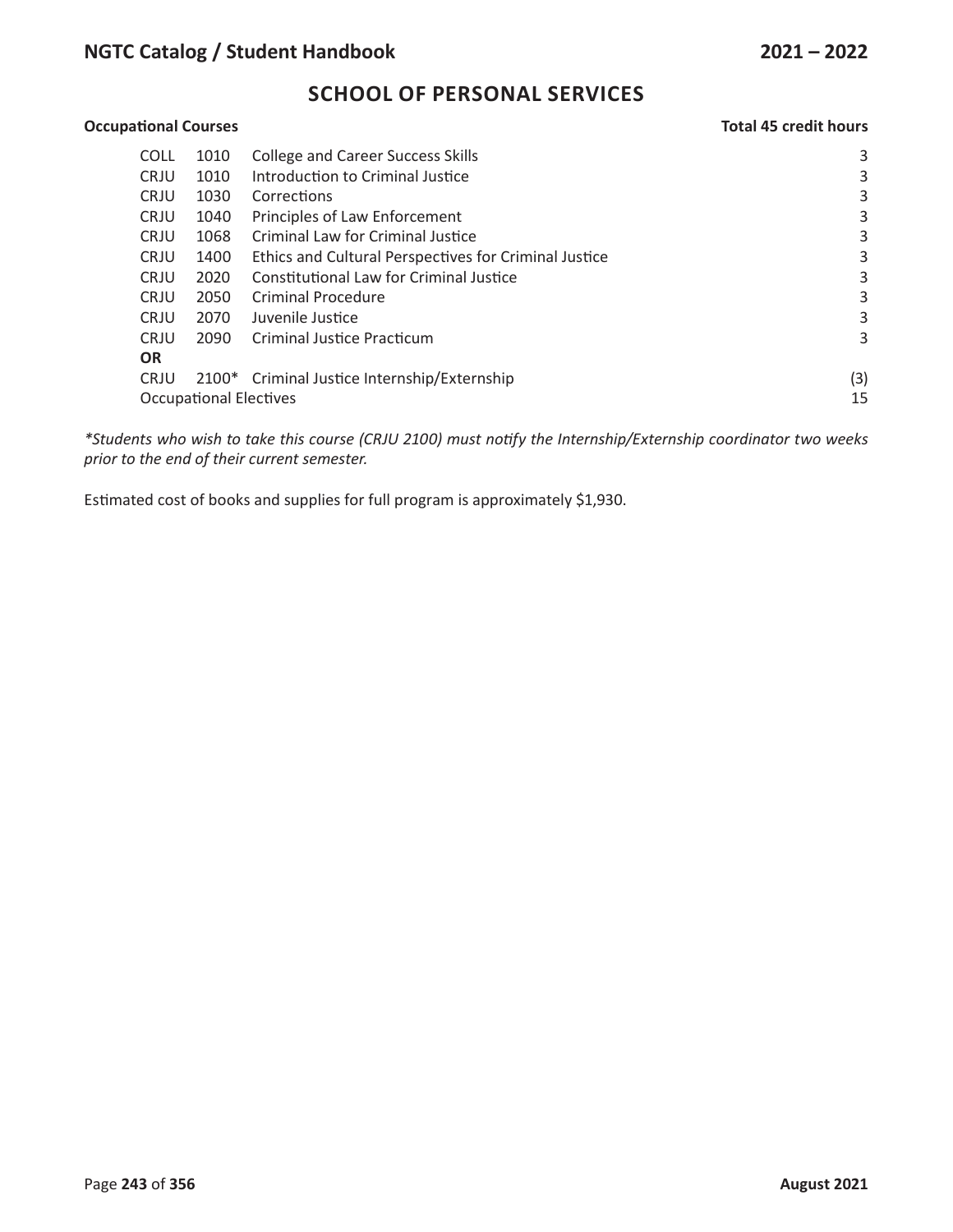## **Criminal Justice Technology Diploma (CJT2)**

*Offered at Clarkesville, Blairsville, and Currahee Campuses*

**Purpose:** The Criminal Justice Technology diploma program prepares students for Criminal Justice professions. Learning opportunities develop academic, occupational, and professional knowledge and skills required for job acquisition, retention, and advancement. The program emphasizes a combination of Criminal Justice theory and practical application necessary for successful employment. Program graduates receive a Criminal Justice Technology diploma. Graduates who are current practitioners will benefit through enhancement of career potential. Entrylevel persons will be prepared to pursue diverse opportunities in the corrections, security, investigative, and police administration fields. Completion of the Criminal Justice Technology diploma does not ensure certification of officer status in Georgia. Students must seek such certification from the Peace Officer Standards and Training (P.O.S.T.) Council.

#### **Admission Requirements:**

- Age 16 or older or student with dual/joint enrollment in high school or GED® students seeking access to quality instruction at the postsecondary level
- High school diploma or GED®
- Completion of application process including placement test; or provide SAT or ACT scores

#### **Program Requirement:**

- An acceptable (negative) criminal background check may be required prior to placement in selected externship sites.
- Must earn a grade of "C" (2.0. GPA) or better in all required CRJU courses before beginning CRJU 2090 or CRJU 2100.

# **Program Courses Credits Basic Skills Courses Total 12 credit hours** COLL 1010 College and Career Success Skills 3 3 ENGL 1010 Fundamentals of English I 3 MATH 1012 Foundations of Mathematics 3 PSYC 1010 Basic Psychology 3 3 **Occupational Courses Total 36 credit hours** CRJU 1010 Introduction to Criminal Justice 3 CRJU 1030 Corrections 3 CRJU 1040 Principles of Law Enforcement 3 CRJU 1068 Criminal Law for Criminal Justice 3 CRJU 1400 Ethics and Cultural Perspectives for Criminal Justice 3 CRJU 2020 Constitutional Law for Criminal Justice 3 CRJU 2050 Criminal Procedure 3 CRJU 2070 Juvenile Justice 3 CRJU 2090 Criminal Justice Practicum 3 OR CRJU 2100\* Criminal Justice Internship/Externship (3) Occupational Electives 9

*\*Students who wish to take this course (CRJU 2100) must notify the Internship/Externship coordinator two weeks prior to the end of their current semester.*

Estimated cost of books and supplies for full program is approximately \$1,630.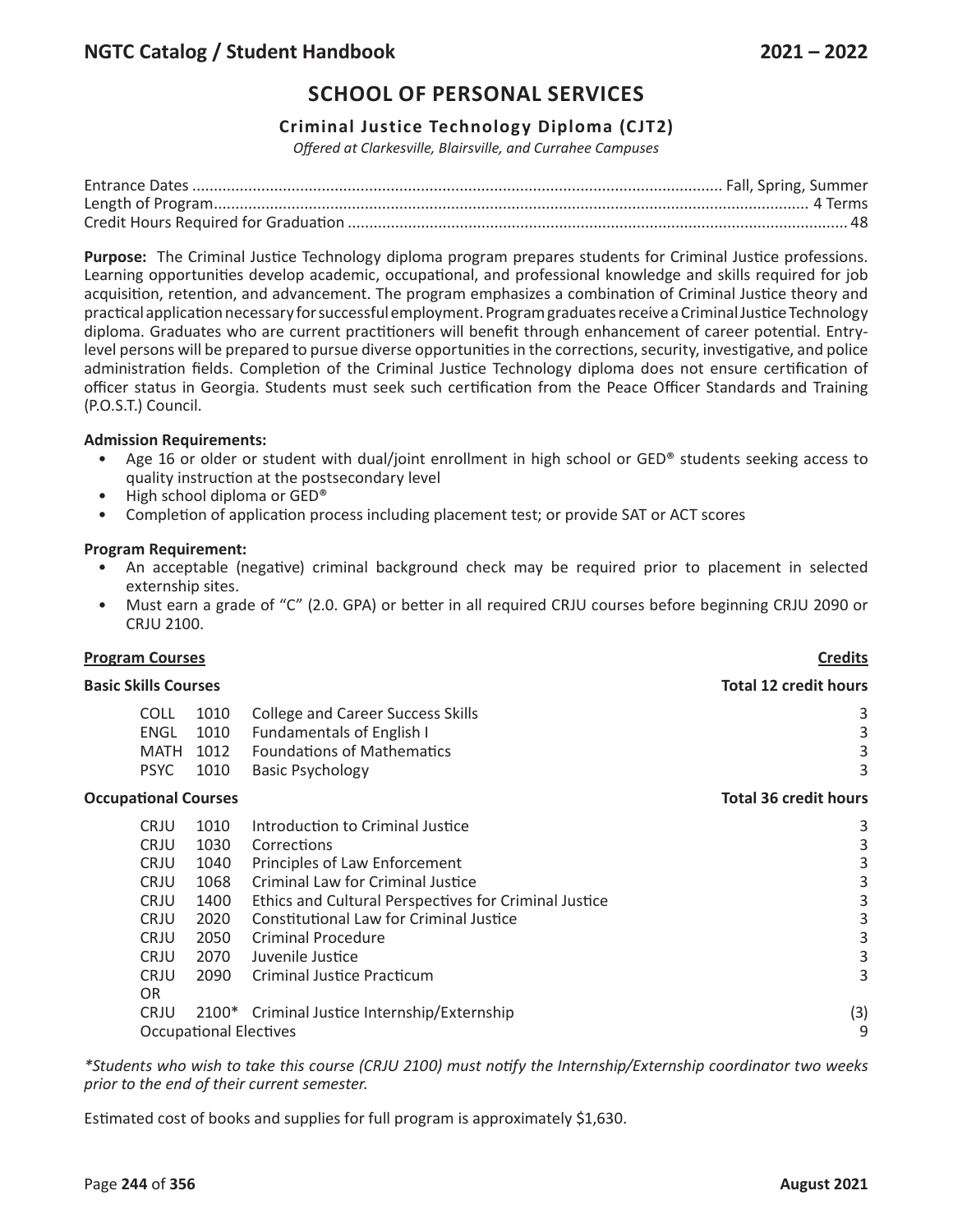## **Crime Scene Fundamentals Certificate (CZ31)**

*Offered at Clarkesville, Blairsville, and Currahee Campuses*

**Purpose:** The Crime Scene Fundamentals certificate program begins to introduce students to various careers in the rapidly growing field of forensic science. Students will gain introductory exposure to knowledge and skills that may encourage further academic preparation in careers in forensic technology in areas such as crime scene investigation, death investigation, laboratory technology, forensic computer science, and general forensic science or criminal justice fields.

#### **Admission Requirements:**

- Age 16 or older or student with dual/joint enrollment in high school or GED® students seeking access to quality instruction at the postsecondary level
- High school diploma or GED®
- Completion of application process including placement test; or provide SAT or ACT scores

| <b>Program Courses</b> |             |      | <b>Credits</b>                         |   |
|------------------------|-------------|------|----------------------------------------|---|
|                        | <b>COLL</b> |      | 1010 College and Career Success Skills | 3 |
|                        | <b>CRJU</b> | 1010 | Introduction to Criminal Justice       | 3 |
|                        | <b>CRJU</b> | 1062 | Methods of Criminal Investigation      | 3 |
|                        | <b>CRJU</b> |      | 1063 Crime Scene Processing            | 3 |
|                        |             |      |                                        |   |

Estimated cost of books and supplies for full program is approximately \$440.

# **Criminal Justice Fundamentals Certificate (CJ71)**

*Offered at Clarkesville, Blairsville, and Currahee Campuses*

**Purpose:** The Criminal Justice Fundamentals certificate program is a sequence of courses that prepares students for criminal justice professions. Learning opportunities develop academic, occupational, and professional knowledge and skills required for job acquisition, retention, and advancement. The program emphasizes a combination of criminal justice theory and practical application necessary for successful employment. Upon completion of this technical certificate of credit may permit students to pursue entry-level opportunities in the criminal justice field. Completion of the Criminal Justice Specialist Technical Certificate of Credit does not ensure certification of officer status in Georgia. Students must seek such certification from the Peace Officer Standards and Training (P.O.S.T.) Council.

#### **Admission Requirements:**

- Age 16 or older or student with dual/joint enrollment in high school or GED® students seeking access to quality instruction at the postsecondary level
- High school diploma or GED®
- Completion of application process including placement test; or provide SAT or ACT scores

| <b>Program Courses</b> |      |                                        | <b>Credits</b> |
|------------------------|------|----------------------------------------|----------------|
| <b>COLL</b>            |      | 1010 College and Career Success Skills |                |
| <b>CRIU</b>            | 1010 | Introduction to Criminal Justice       | 3              |
| <b>CRIU</b>            | 1030 | Corrections                            | 3              |
| <b>CRJU</b>            |      | 1040 Principles of Law Enforcement     | 3              |
|                        |      |                                        |                |

Estimated cost of books and supplies for full program is approximately \$440.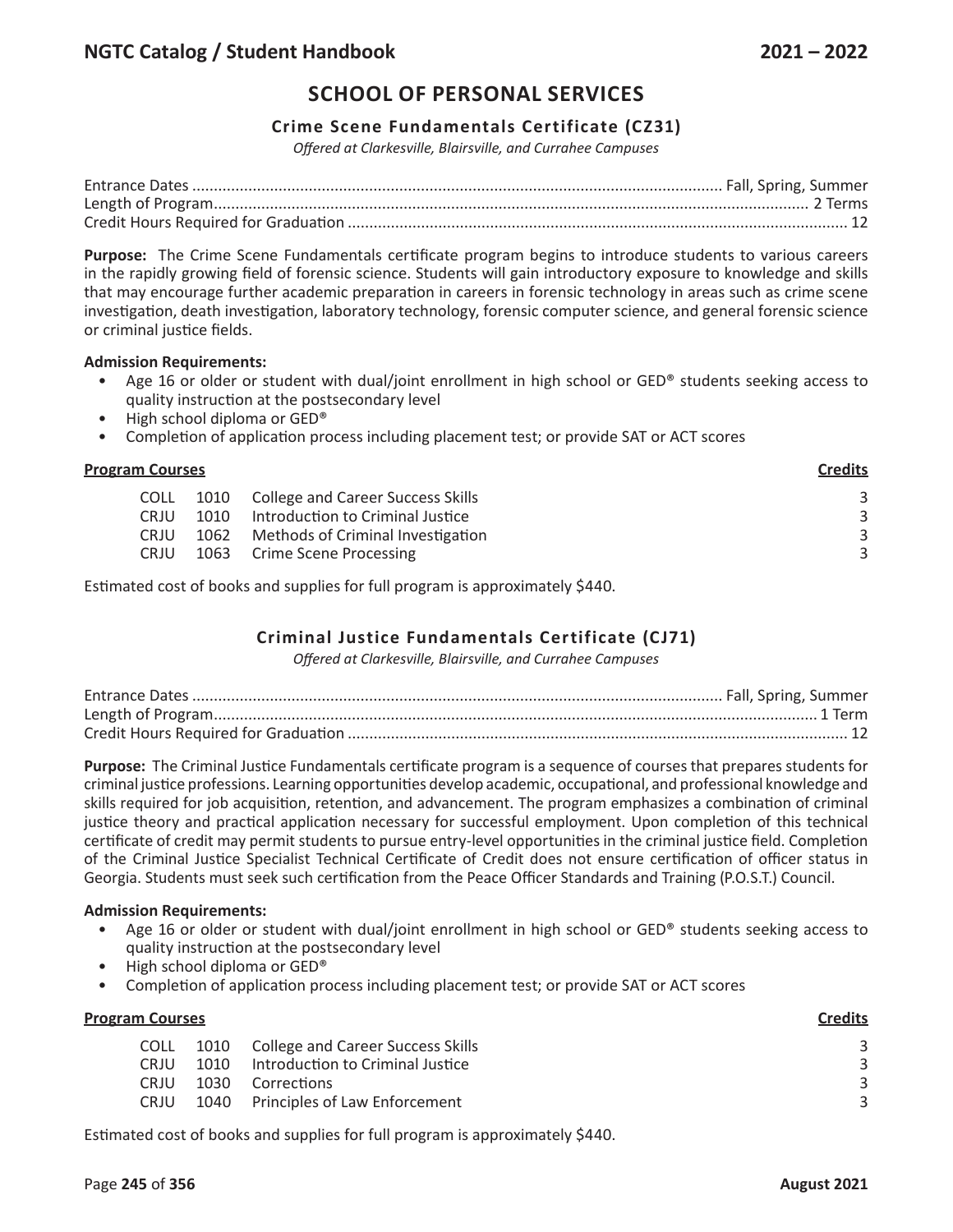## **Criminal Justice Specialist Certificate (CJ21)**

*Offered at Clarkesville, Blairsville, and Currahee Campuses*

**Purpose:** The Criminal Justice Specialist certificate program is a sequence of courses that prepares students for criminal justice professions. Learning opportunities develop academic, occupational, and professional knowledge and skills required for job acquisition, retention, and advancement. The program emphasizes a combination of criminal justice theory and practical application necessary for successful employment. Upon completion of this technical certificate of credit may permit students to pursue entry-level opportunities in the criminal justice field. Completion of the Criminal Justice Specialist Technical Certificate of Credit does not ensure certification of officer status in Georgia. Students must seek such certification from the Peace Officer Standards and Training (P.O.S.T.) Council.

## **Admission Requirements:**

- Age 16 or older or student with dual/joint enrollment in high school or GED® students seeking access to quality instruction at the postsecondary level
- High school diploma or GED®
- Completion of application process including placement test; or provide SAT or ACT scores

| <b>Program Courses</b> |             |      | <b>Credits</b>                         |   |
|------------------------|-------------|------|----------------------------------------|---|
|                        | CRJU        | 1010 | Introduction to Criminal Justice       | 3 |
|                        | CRJU        | 1030 | Corrections                            | 3 |
|                        | <b>CRJU</b> |      | 1040 Principles of Law Enforcement     | 3 |
|                        | <b>CRIU</b> |      | 1068 Criminal Law for Criminal Justice | 3 |
|                        | CRJU        | 2020 | Constitutional Law                     | 3 |
|                        |             |      |                                        |   |

Estimated cost of books and supplies for full program is approximately \$670.